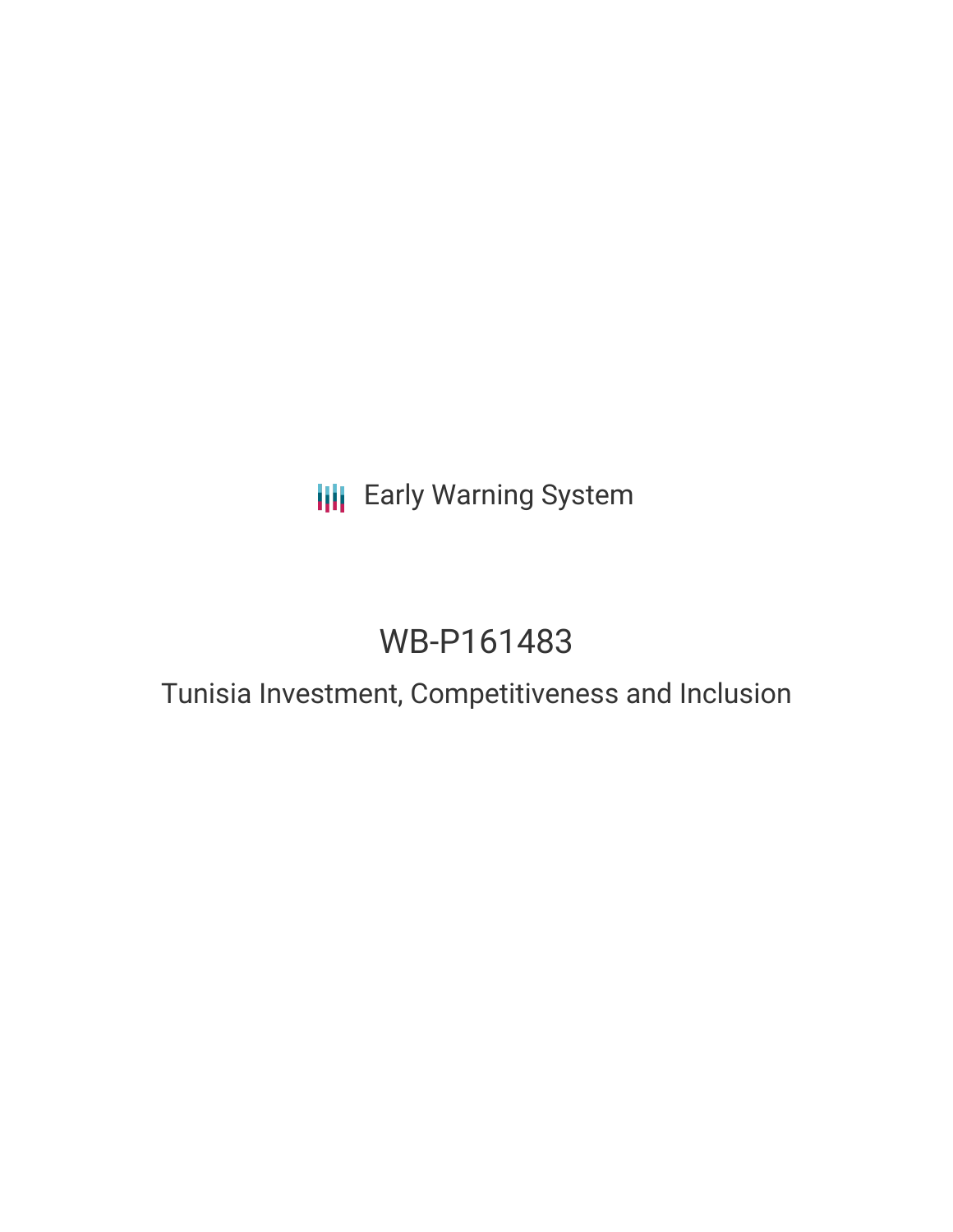

### **Quick Facts**

| <b>Countries</b>               | Tunisia                    |
|--------------------------------|----------------------------|
| <b>Financial Institutions</b>  | World Bank (WB)            |
| <b>Status</b>                  | Approved                   |
| <b>Bank Risk Rating</b>        | U                          |
| <b>Voting Date</b>             | 2018-06-27                 |
| <b>Borrower</b>                | Government of Tunisia      |
| <b>Sectors</b>                 | Energy, Industry and Trade |
| <b>Investment Type(s)</b>      | Loan                       |
| <b>Investment Amount (USD)</b> | \$500.00 million           |
| <b>Project Cost (USD)</b>      | \$500.00 million           |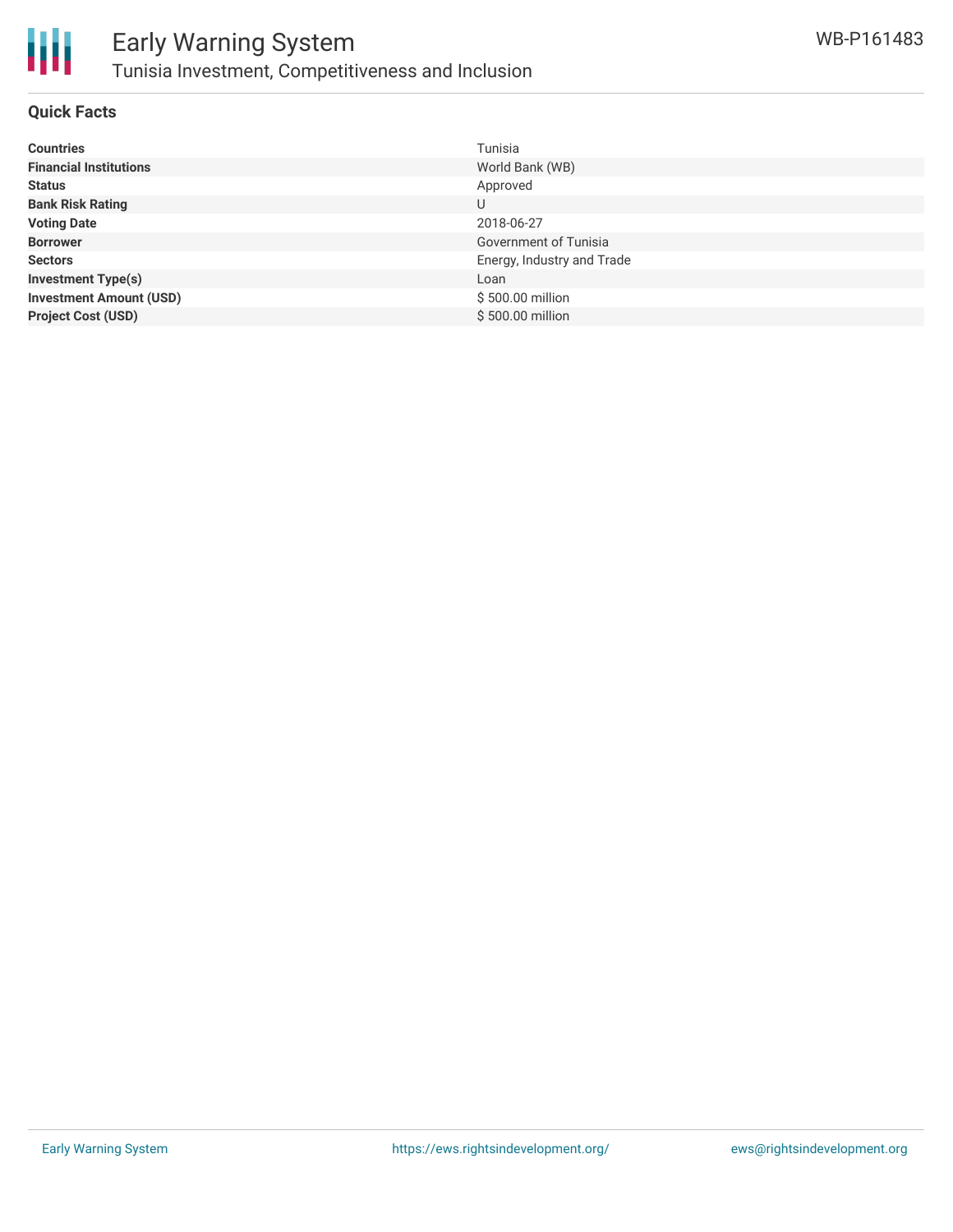

## **Project Description**

The development objective of the project is to:

- 1. Remove barriers to investment, trade and entrepreneurship;
- 2. Move towards a more efficient, sustainable and inclusive energy sector; and
- 3. Promote greater economic and social inclusion.

The government's program is underpinned by the development vision and reform agenda set out in the Note d'Orientation Stratégique, the five-year development plan for 2016-2020, and the government's economic and social roadmap for 2018- 2020.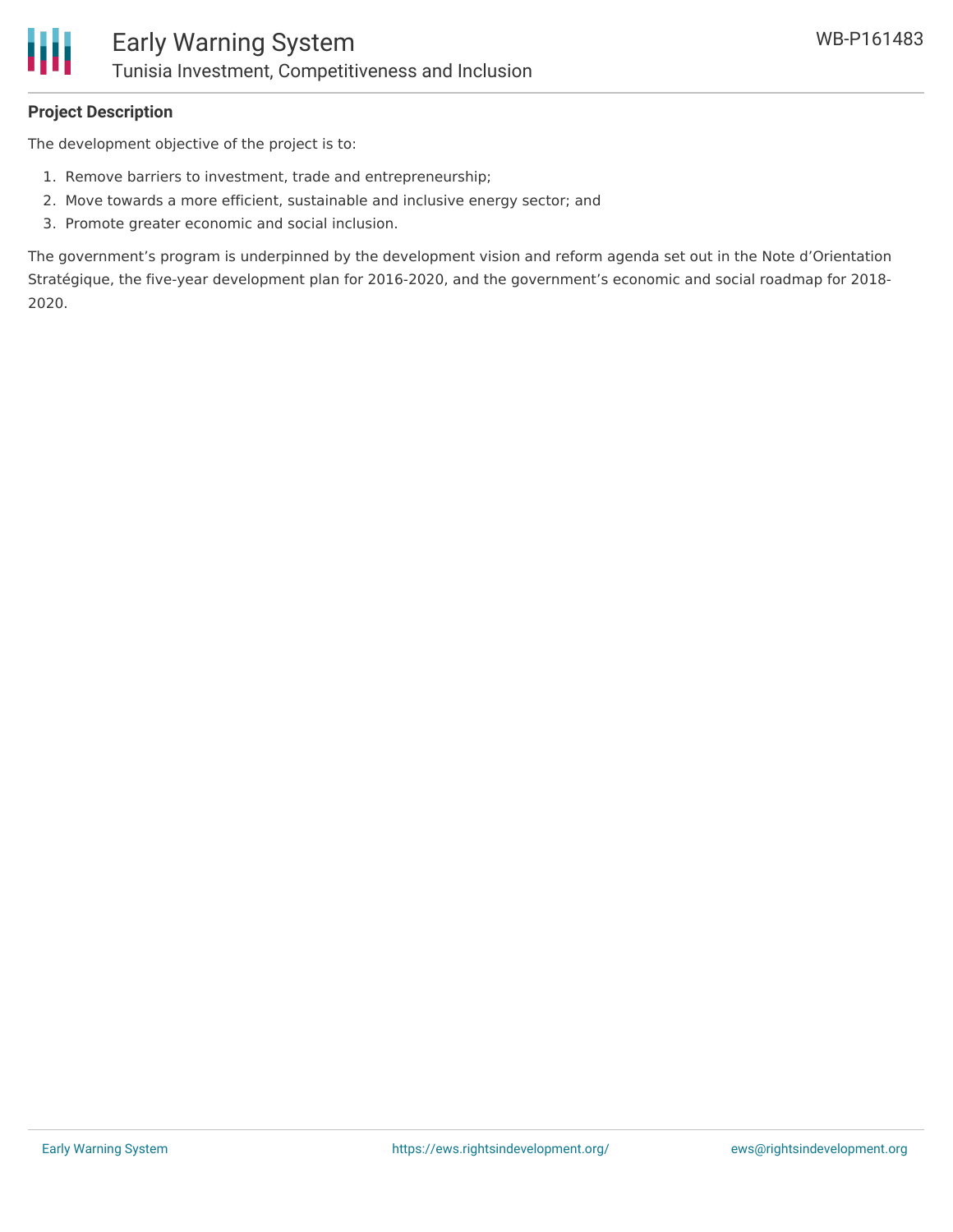

# **Investment Description**

World Bank (WB)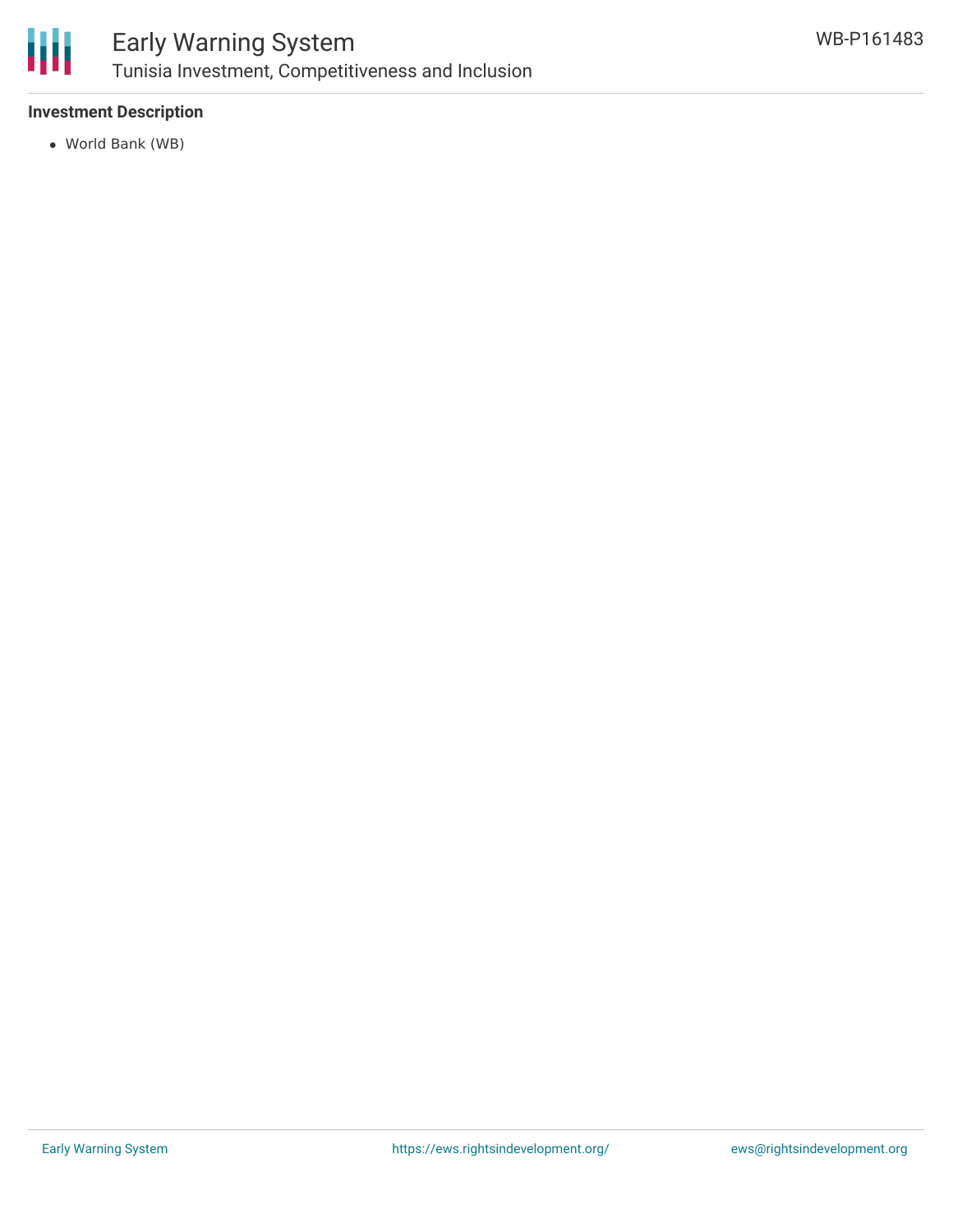

### **Contact Information**

#### **Borrower:**

Contact: Mme Kalthoum Hamzaoui Title: Director of International Cooperation, Ministry of Development Tel: +216 71798522 Email: [k.hamzaoui@mdci.gov.tn](mailto:k.hamzaoui@mdci.gov.tn)

### **ACCOUNTABILITY MECHANISM OF WORLD BANK**

The World Bank Inspection Panel is the independent complaint mechanism and fact-finding body for people who believe they are likely to be, or have been, adversely affected by a World Bank-financed project. If you submit a complaint to the Inspection Panel, they may investigate to assess whether the World Bank is following its own policies and procedures for preventing harm to people or the environment. You can contact the Inspection Panel or submit a complaint by emailing ipanel@worldbank.org. You can learn more about the Inspection Panel and how to file a complaint at:

http://ewebapps.worldbank.org/apps/ip/Pages/Home.aspx.